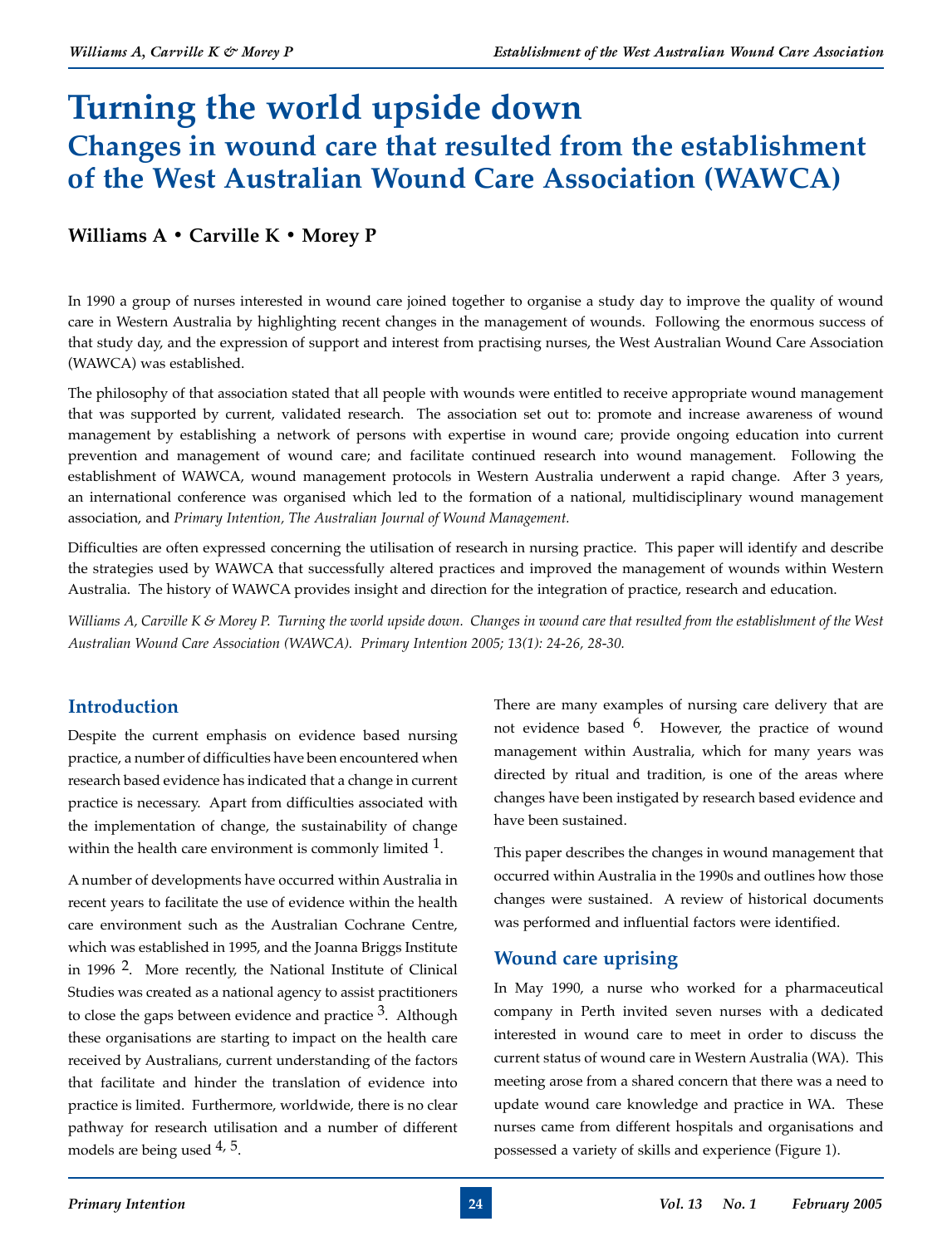This group of nurses decided to call themselves the West Australian Wound Care Interested Nurses Group and set about organising a study day entitled *Wound care – a time for change* which was held at Fremantle Hospital in September 1990. The purpose of this day was to improve the quality of wound care in WA by highlighting the changes in the practice of wound care that had been indicated by research, as well as by the development of a number of new products for the treatment of wounds. A total of 278 people attended this study day and the energy and enthusiasm were enormous. Jenny Prentice (who became the first President of WAWCA) later described the audience on that day as being like an "insatiable sponge", such was their desire to learn more about improving the management of wounds 7.

Following the enormous success of that study day, and the expression of support and interest from practising nurses, a decision was made to expand and formalise the group. The name was changed to the West Australian Wound Care Association, and a philosophy and objectives were developed (Figure 2).

#### **Dr Anne M Williams**

RN, PhD, Post Doctoral Research Fellow National Health and Medical Research Council Research Fellow in Clinical Nursing Centre for Nursing Research Sir Charles Gairdner Hospital/Edith Cowan Uni 'R' Block 3rd Floor South Wing Hospital Avenue, Nedlands WA 6009 Tel: (08) 9346 3140 Fax: (08) 9346 4965 E-mail: Anne.M.Williams@health.wa.gov.au

### **Dr Keryln Carville**

RN, PhD

Associate Professor Domiciliary Nursing Silver Chain Nursing Association/Curtin University 6 Sundercombe Street, Osborne Park WA 6017 Tel: (08) 9242 0242 Fax: (08) 9242 0286 E-mail: kcarville@silverchain.org.au

#### **Pam Morey**

RN, BN, STN Clinical Nurse Consultant, Wound Management Sir Charles Gairdner Hospital Locked Bag 2012, Nedlands WA 6009 Tel: (08) 9346 3266 Fax: (08) 346 1899 E-mail: Pam.Morey@health.wa.gov.au



*Figure 1. Some of the founding members of WAWCA at the first study day September 1990. L-R front row: Jenny Prentice, Mary King. Back row: Anne Bailey (Williams), Helen Cadwallader, Madeleine McPherson, Pam Thompson, Winnie Felle, Keryln Carville.*

In January 1991 WAWCA's first newsletter was distributed and three others were produced that year. A study day at a country hospital occurred in February and an open meeting was arranged for March to expand the expertise of the association and establish a multidisciplinary network. A competition was held to find a logo for the association (Figure 3).

Once the logo was decided upon, flyers advertising the association were circulated within the hospitals and paid membership was invited. This membership entitled members to four newsletters per year and access to other educational resources. A library of resources was established and a second study day, *Wound care – are we changing?,* occurred in July 1991. During that year an education forum, as well as a study day in another country area of WA, also occurred. In July 1992, the first Annual General Meeting was organised to establish a full constitution for WAWCA. At that meeting, Jenny Prentice, who was elected as president, said:

*The West Australian Wound Care Association as it is today was conceived in response to a thirst. A thirst not for water, but for knowledge in all matters related to wounds, wound management strategies and how to implement change in these areas. Our parched and passive state was the result of years of conditioning as nurses, not to question, but to follow blindly and faithfully wound care treatments as they were prescribed or handed down through generations. New ideas or methods were often viewed with suspicion, trialled with bias or ignored. Either way our clients were compromised. Our dissatisfaction was growing 7.*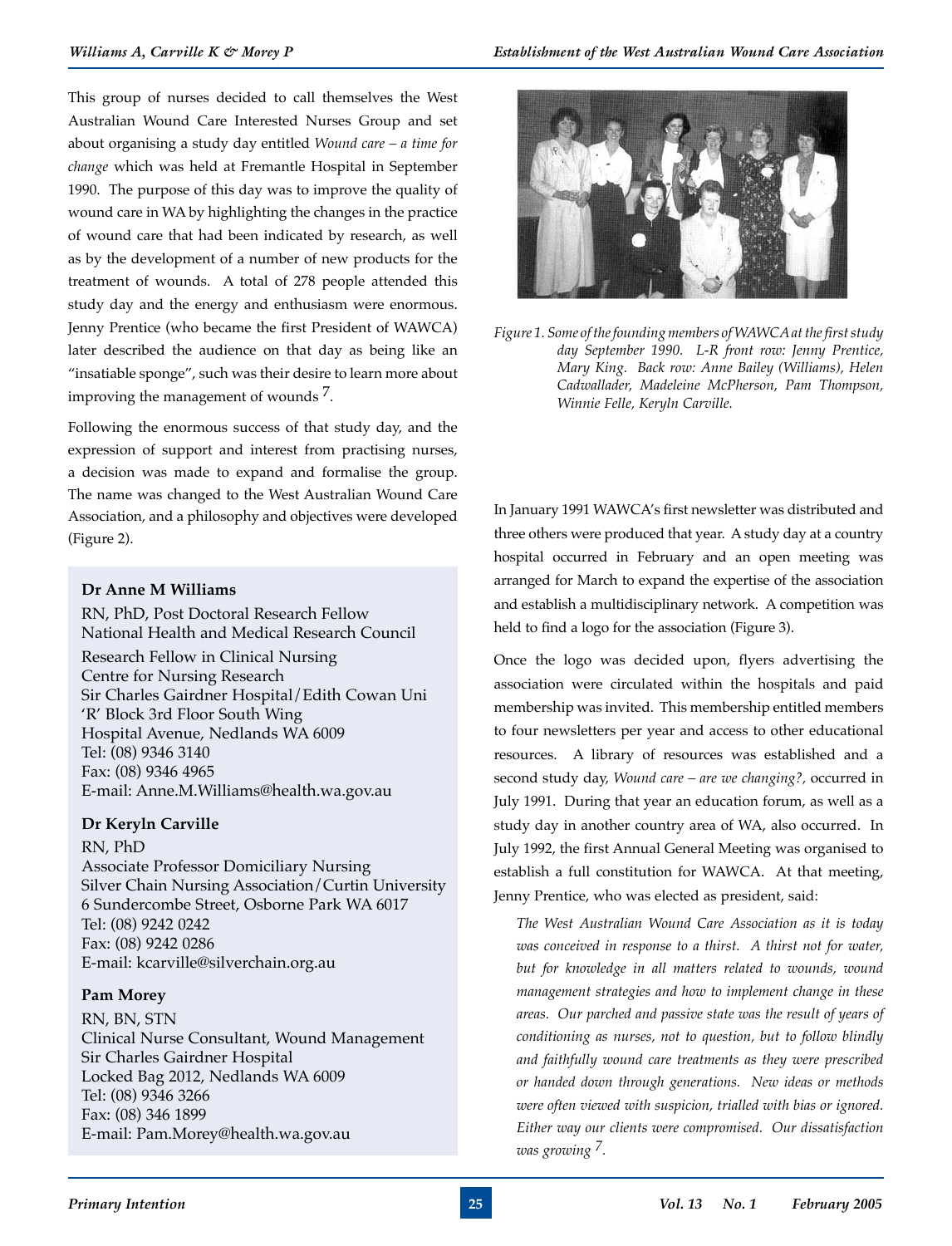# **'War on the wards'**

The desire to change wound care practices soon gained momentum and the uprising led to what could be described as a 'war on the wards' between those who wanted to change, and those who didn't perceive a change was necessary. Emotions ran high at this challenging time and were fuelled by a strong conviction among those who recognised that the time was right for appropriate change.

WAWCA identified five primary concerns. There was:

- A knowledge deficit amongst medical, nursing and allied health personnel in regard to the current concepts in wound healing and wound management.
- A commonplace adherence amongst practitioners to traditional dressing methods rather than those supported by current research.
- Resistance to change.
- The indiscriminate use of antiseptic solutions and topical antibiotics in wound care.
- The potential for the erosion of the nursing role in wound care 7.

### **Knowledge deficit**

Wound care dressings underwent dramatic changes during the 1980s and research into wound healing had resulted in the development of numerous 'new age' dressings that differed radically both in design and management from the familiar bandages and gauzes used for years previously. These new types of dressings included foams, calcium alginate and hydrocolloids. At the time that WAWCA was being established, it was estimated that a choice of over 2,400 wound care dressings were available <sup>8</sup>.

*Figure 2. Philosophy and objectives of WAWCA.*

#### **Philosophy**

We believe that all people with a wound are entitled to receive appropriate wound management that is supported by current, validated research

#### **Objectives**

Promote and increase awareness of wound management by:

- Establishing a network of persons with an expertise in wound care.
- Providing ongoing education into current prevention and management of wound care.
- Facilitating continued research into wound management.

# **Adherence to traditional dressing methods and resistance to change**

Despite the greater understanding of wound healing that had been provided by research and the increasing availability of improved dressing materials, the traditional methods of wound management persisted. Knowledge relating to the use of new dressings was slowly filtering through to health care professionals in WA, through the literature and also by word of mouth. Representatives from manufacturers of wound dressings and pharmaceuticals endeavoured to inform clinicians, as did experienced practitioners who visited or migrated from overseas countries (where some of these new dressings had been used routinely for several years).

*Wound care – a time for change*, the first study day of WAWCA, unleashed an insurmountable energy among the nurses in WA. Research based knowledge fuelled that energy and nurses were empowered to change the wound care practices in their workplaces. In many situations, a war was raged with practitioners who were resistant change and insisted on the continuance of outdated practices. Nurses began to challenge these outdated practices and there were stories of nurses refusing to follow medical orders for wound care, and of specific journal articles being pinned up on strategic notice boards.

### **Indiscriminate use of antiseptic solutions and topical antibiotics**

One of the wound care practices that was particularly targeted was the indiscriminate use of antiseptic solutions, such as the hypochlorite solutions, and topical antibiotics. At that time, one of the most commonly used preparations was EUSOL (Edinburgh University Solution of Lime). A substantial amount of research had been carried out during the 1980s <sup>9-11</sup> which explored the effectiveness and toxicity of antimicrobials and clearly demonstrated that they could

One of the letters sent into the WAWCA newsletter in February 1992 described the problems encountered by a



*Figure 3. WAWCA logo.*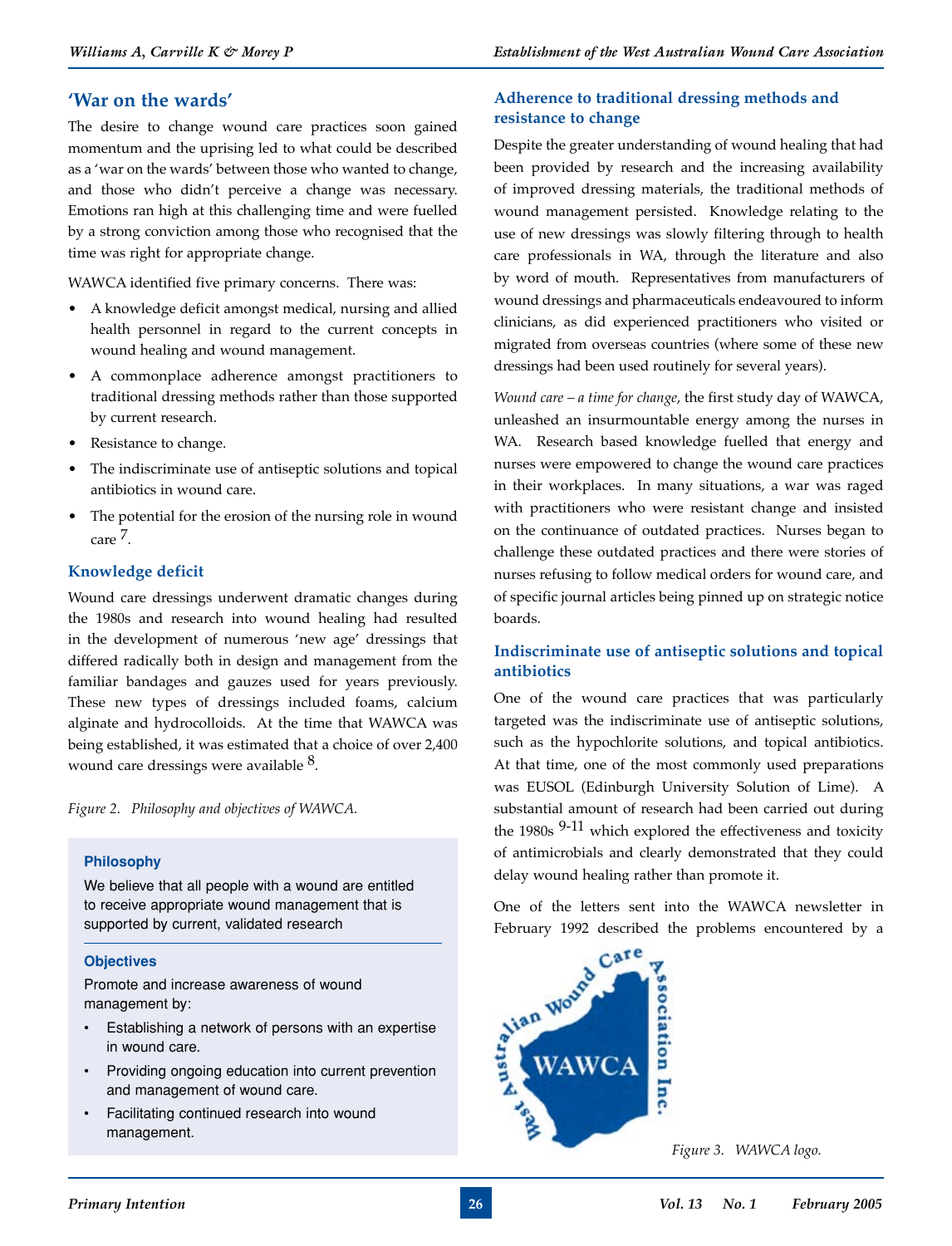clinical nurse/area manager who was trying to reduce the use of toxic antimicrobials:

*Dear colleague,*

*At our hospital, we have, for many years, used a solution of hypochlorite and paraffin emulsion, for applying to sloughy wounds, and to pack abscesses after incision, plus a variety of other wounds.*

*Due to the advent of new knowledge, I have been trying to remove this from the scene, but find it difficult to effect change. I don't really know what to offer as an ideal and acceptable alternative, especially in the area of wound packing to cleanse and allow the wound to drain. Hypochlorite is also used for cleansing. We have quite a number of patients coming in for daily dressings at various times and I would like to be sure that we are doing the best for their wounds 12.*

### **Erosion of the nursing role**

Amongst some nurses of the day, there was a perception that the role of the nurse in wound management was being eroded. Although there was a team approach to the management of wounds in some situations, the 'hands on' wound care had historically been performed by nurses. However, at that time, there was a perceived threat to this historic precedence as nurses observed an increase in interest and wound management practices amongst allied health practitioners. In addition, some of the decisions in wound management that were being made by medical personal were being questioned at a scientific level. Inconsistencies in the management of wounds were apparent and there was a breakdown in the team approach.

# **1993: turning wound care upside down**

The active members of WAWCA could be said to have turned the traditions in wound management upside down and this became the theme for the first national conference on the topic that was held in Australia. The conference, titled *Turning wound care upside down,* was held in Perth in 1993. Delegates came from across the nation and many from overseas. However, the legacy of this meeting was the formation of a working party to explore the formation of a national, multidisciplinary wound management association, and an Australian journal of wound management, *Primary Intention.*

### **What proved to be the recipe for effectively managing changes in wound care?**

An analysis of the history of WAWCA identified six effective change strategies that were deemed necessary. The strategies were used by WAWCA to successfully alter practices and improved the management of wounds within WA:

- Facilitating networking amongst practitioners.
- Fostering a multi-disciplinary approach.
- Providing a range of educational resources (e.g. conferences, workshops, newsletters, meetings, a journal).
- Attracting and utilising financial support.
- Establishing a core group of people committed to change.

### *Promoting evidence based practice*

The advances of knowledge provided by extensive research into wound healing provided the evidence and direction for change in wound care practices. This evidence empowered nurses to challenge practices and instigate new wound management protocols that were based on the knowledge informed by research.

### *Facilitating networking amongst practitioners*

One of the characteristics of WAWCA that greatly enhanced the speed with which change occurred was the founding members' ability to network. The convening committee was made up of nurses from the three major teaching hospitals in Perth, as well as the Silver Chain Nursing Association, which is a domiciliary nursing organisation. The nature of the group facilitated the sharing of ideas and approaches used by each of these organisations. This networking was further extended and fostered when the association was formally established and has remained a key enhancing feature of the organisation. Networking has been extended to other related organisations on a local, national and international basis.

### *Fostering a multi disciplinary approach*

Although it was a group of nurses who formed WAWCA, there was a strong recognition among these nurses that a number of other professionals had a role in the care or prevention of wounds. It was deemed essential that all health care personnel need to work together as a team and representatives from other health care professionals were approached and invited to join.

### *Providing a range of educational resources*

From the inauguration of WAWCA, it was the goal to provide a range of educational resources to ensure that new knowledge could be disseminated. A yearly conference as well as regular educational workshops and meetings have assisted to achieve this goal. The production of a newsletter has been an invaluable tool in providing synthesised information about wound care.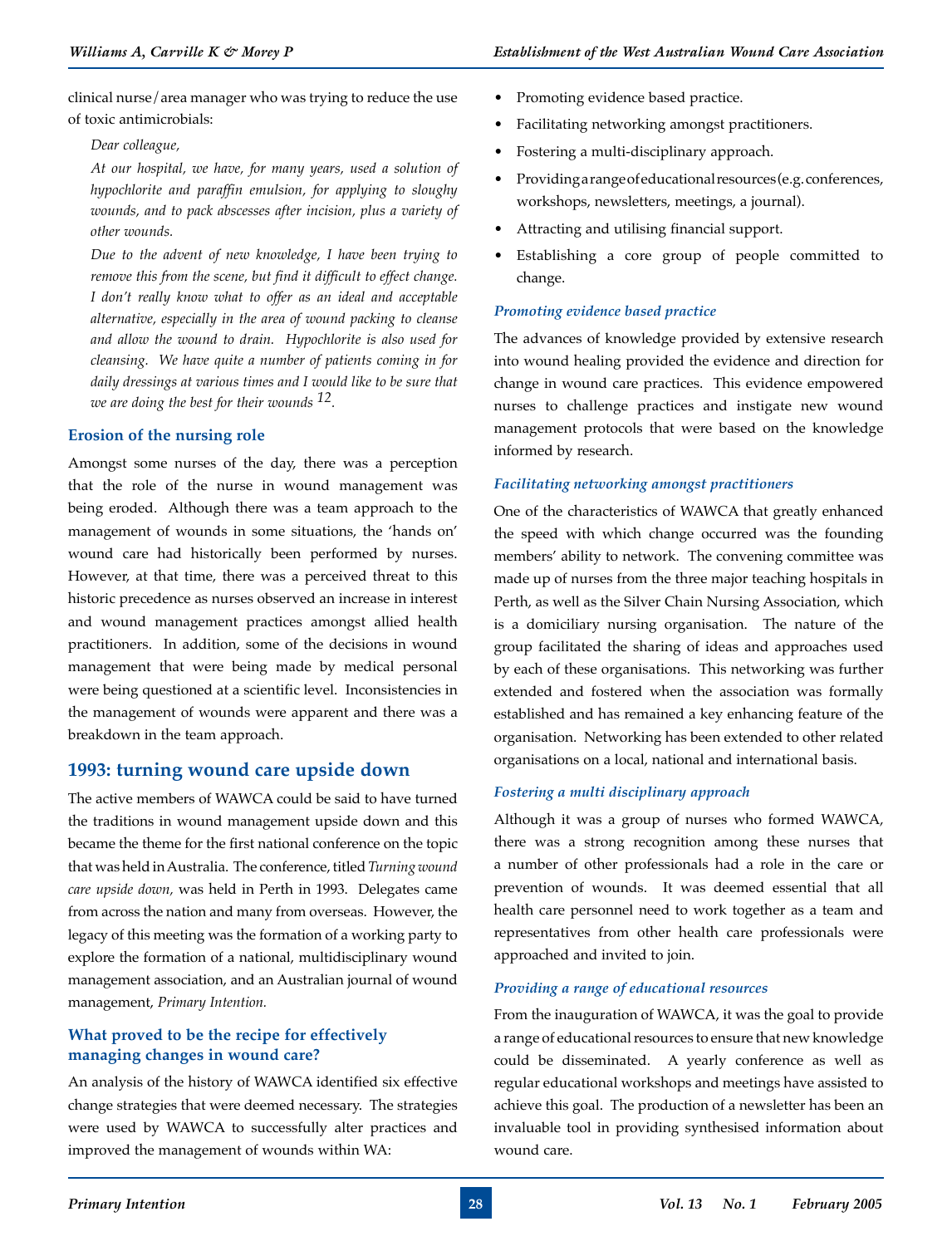Wider use of the Internet has also proved to be a useful tool in the management of change. The Australian Wound Management Association Inc (1994) now has a website that was established in 1999, with a link to WAWCA and other national wound care groups. These resources are especially useful for members who have difficulty attending the education sessions, such as those who live in remote areas of WA. In addition, the establishment of the journal *Primary Intention The Australian Journal of Wound Management* provides a more detailed resource that disseminates current advances in wound management and embraces an international market.

#### *Attracting and utilising financial support*

Like many volunteer groups, members of WAWCA expended their own time, skills and resources. However, the financial support, which was provided by companies such as Fauldings in those founding years, assisted in the production of the first newsletters. Aligned manufacturers have continued to provide valuable support in various ways, and product representatives are invited to hold trade displays at conference venues. It needs to be acknowledged that focused time as well as financial expenditure is associated with change. Change rarely occurs independently of these factors.

#### *Establishing a core group of people committed to change*

The changes that were influenced by WAWCA would not have occurred without the commitment of a core group of people. It was fortunate that the convening committee for WAWCA brought together a group of nurses with a range of knowledge and expertise. This group was driven by a vision that much could be done to improve practices in wound management. It is interesting to note that the group was not formed by senior nurses but by midline clinicians; this undoubtedly was one of the strengths of the association. These nurses drew on their current experiences of wound care in the clinical setting and were able to assess the relevance and practical implications of the new knowledge that needed to be conveyed and used. Many challenges of the era were overcome with enthusiasm, perseverance and a vision for positive outcomes in wound management.

The ensuring changes that occurred within individual organisations were facilitated by the formation of local wound care groups. These groups were able to review wound care practices that were occurring within their own organisation and develop strategies to address those areas in which change was indicated. The networking instigated by WAWCA greatly assisted these groups by providing support and advice in regard to common issues.

# **Discussion**

This paper has described six elements that successfully changed wound care management practices in WA – promoting evidence based practice, facilitating networking amongst practitioners, fostering a multi disciplinary approach, providing a range of educational resources, attracting and utilising financial support, and establishing a core group of people committed to change. It was apparent that successful outcomes in wound management occurred as a result of a combination of factors rather than a single factor. Other literature on change within the health care environment has also reported this to be the case  $4$ , 13, 14.

In the past, much of the research into wound care practices had been medically driven and conformed to the five levels of evidence based medicine. However, a strong sense of clinical reasoning was apparent in the changes that were suggested by the founding members of WAWCA. This reasoning by expert clinicians combined research based evidence with experience to develop new guidelines for clinical practice <sup>15</sup>.

Networking was an integral influence on facilitating the changes that resulted from the establishment of WAWCA. Most of the literature on change in health care practices tends to describe change implemented within one hospital setting rather than across hospitals. The networking of WAWCA enabled changes to occur firstly within WA and, following that, throughout Australia.

The recognition that wound care practice was influenced by a number of members of the health care team led to a multidisciplinary team approach to change. This approach has been described as effective in other literature and cooperation between disciplines has been identified as essential  $1, 13,$ 16. Partnerships between clinicians and researchers have also been observed as an effective component of change management and this was also apparent within the model used by WAWCA <sup>17</sup>.

Education is an obvious accompaniment to the implementation of change and has been used in other settings  $1, 5, 13$ . The unique approach of WAWCA in developing and using a range of educational resources not only facilitated the initial changes, but has also continued to support and sustain ongoing changes in wound care practices. The availability of financial support greatly enhanced and facilitated the development of those educational resources.

In a review of innovative health care programmes, Bradley *et al.* 1 stated "... diffusion does not occur spontaneously. It requires the creation of an infrastructure dedicated to translating the innovation from a research setting into a